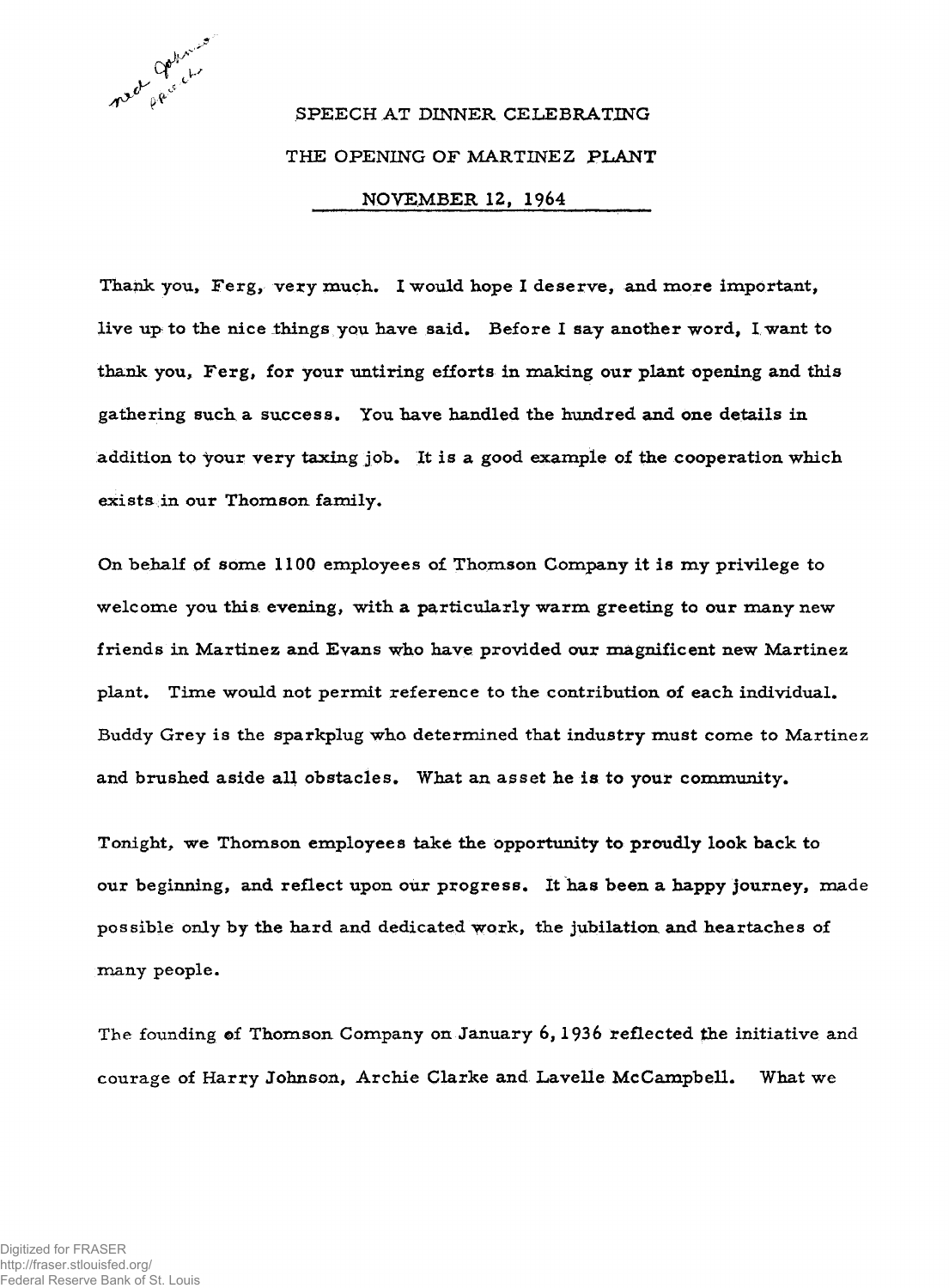**have seen today justifies their courage and confirms their good judgment. Even in its first year Thomson prospered. By 1940 we had expanded by opening the Millen plant. In 1955 Harlem was added. In 1958 we built a huge Service Center,** to efficiently handle our customers<sup>1</sup> orders. Opening Martinez reconfirms the confidence of our Company in the Central Savannah River area. Initially we will **employ about 120 operators. Thereafter we have the space to double our payroll, and that is our intention.**

**Our slacks line at the beginning consisted of a couple of styles in a couple of** fabrics, in the cheapest construction retailing at \$1.49 to \$2.49. Gradually **the product was upgraded, reflecting both the ability of southern operators to produce garments of better quality, and the Am erican Consumer's desire, and** ability, to buy better products, with more money to spend and more leisure time **for recreation. By 1948 we had advanced completely into dress slacks. Today, our men's slacks are in the middle price bracket, retailing from \$5. 95 to** \$19. 95. Our ladies' slacks - "Mr. Thomson...please!" have reached national leadership in a remarkably short time. Next Spring Mr. Thomson will add coordinated **tops and jackets, of which many of you have seen a preview this afternoon. Our products are sold to the great chains, whose support and confidence we will always cherish, and strive to deserve, - J . C. Penney and the Belk Stores, and to retailers, large and small, throughout the country.**

**Another great milestone was reached on April 20 of this year, when Thomson** became a **wholly owned subsidiary of Salant and Salant. Salant, in** 72 **years**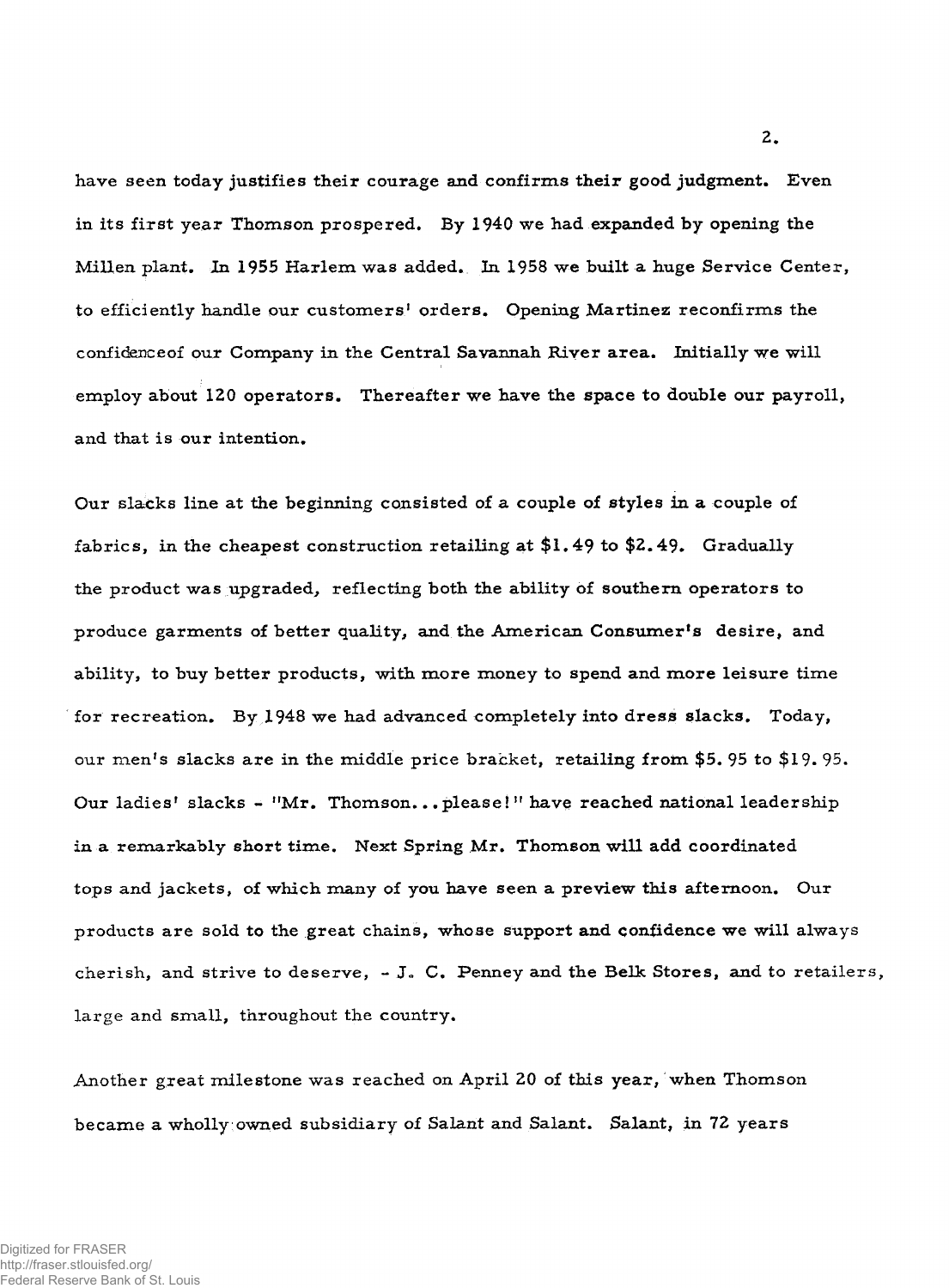since its founding in 1893, has been successful and has earned the highest reputation for integrity. In its twelve modern plants it produces more than **twenty-five million slacks, utility pants, shirts, jackets and children's outfits per year. The Thomson stockholders conclucded that the Salant philosophy of business conduct, that its respect for its employees, coincided with ours, that our officers and employees would be assured of a compatible association, and that together the two companies could prosper m ore than they could apart.**

What is the key to the success of all enterprises? To us at Thomson there are two fundamental ingredients: good people and good corporate citizenship. Let's **never forget Charlie Wilson's "General Motors is people". Thomson likewise "is people". As a case in point, opening a new plant involves hard work by many people. To give the impetus in training a large number of new operators Juel Turner, General Forelady and Bum ease Lane, Training Supervisor at Millen, Ethel Poole, General Quality Supervisor and Mildred Cowart, Quality** Supervisor at Thomson, Jim Carpenter, Bob Murray and Emmet Brown, Industr **Engineers, and Bill Ansley and Ed Pounds, respectively in charge of building and machinery maintenance, are making a long round trip daily. These people would rather be at their own jobs at home, but their creed is cooperation. They're here tonight, and I thank all of them from the bottom of my heart. Every operator, cutter, bundle boy, and order picker, every forelady and foreman, supervisor and mechanic, each department head and officer - they are Thomson. I want you to m eet some of these key people. Each is equally important, so I will introduce**

**3.**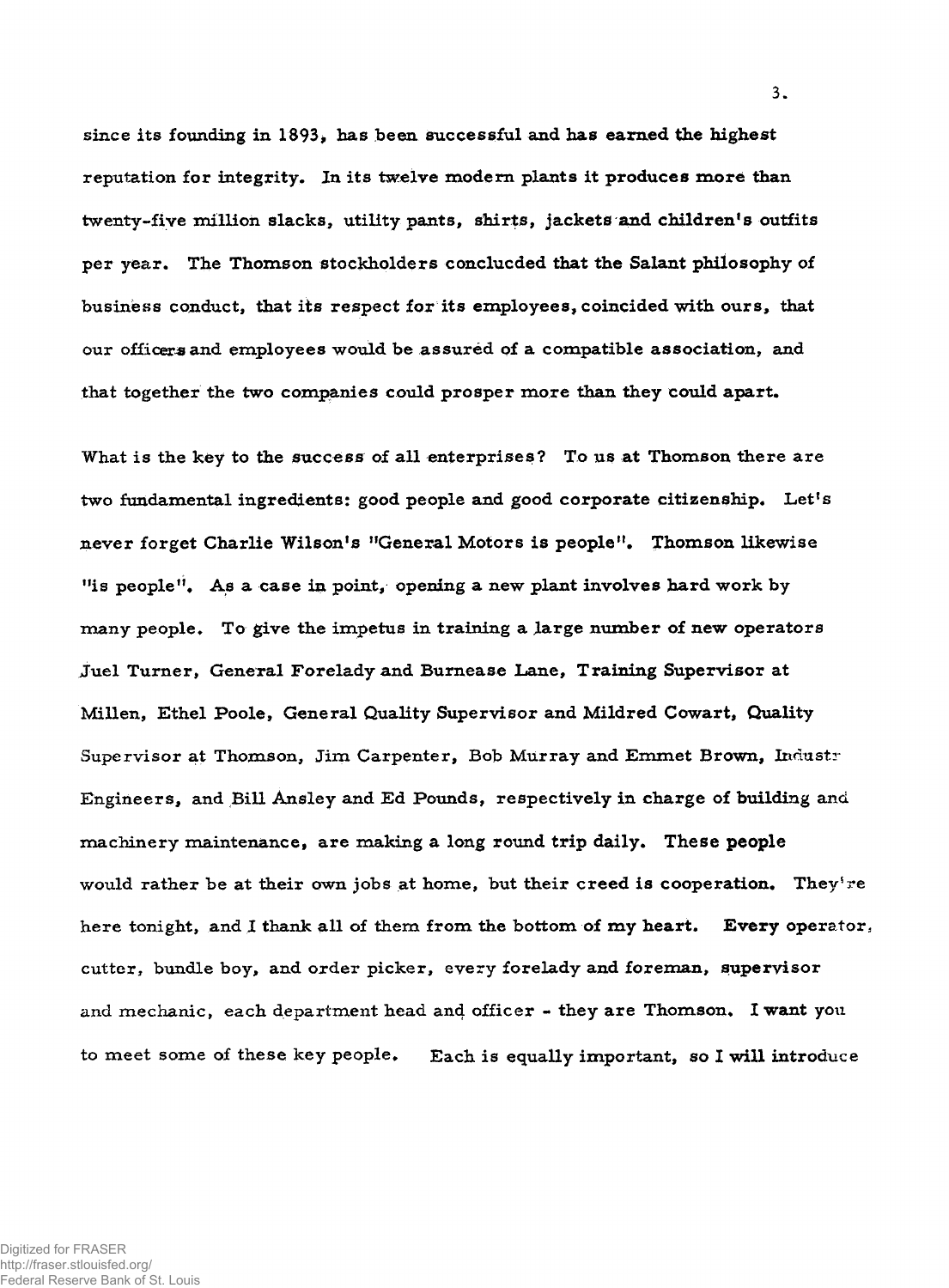**them alphabetically. I will ask them to stand and remain standing as a group:**

First, two who contributed so much and are now enjoying **well deserved retirement - Harry Johnson and Leonard Berry.**

Ham Berry, Vice President, who is responsible for **manufac tu ring.**

**Gordon Buss, Executive Vice President and General Merchandise** Manager, and our man with Penney.

**Gene Cook in charge of production.**

**Joe Gladden, Vice President in charge of Male Retail Sales.**

I wish that Mrs. Jules Gorlitz, known in the trade as Ann Behrens, **our Women's Sportswear styles**, and

Jules Gorlitz, "Mr. Thomson" in person, who heads our Women's Sportswear Department could be here, but they are **busy selling, and that comes first.**

**Perrow Jones, Vice President in charge of customer service,** and the man so well regarded by Belk.

**Harrison Jones, Assistant Secretary of the company, and the first of the active employees.**

Don Newsome, Director of Planning and Engineering who **prepared our operating plans and directs our staff of industrial engineers.**

**Bob Wilson, our Treasurer.**

Ferg Young, who handles the merchandising of our Women's **Sportswear,**

and last, the man many of you will see most often, Bill Bryant, Manager of

**the Martinez plant.**

Our people perform well together. Thomson selects people who enjoy their work.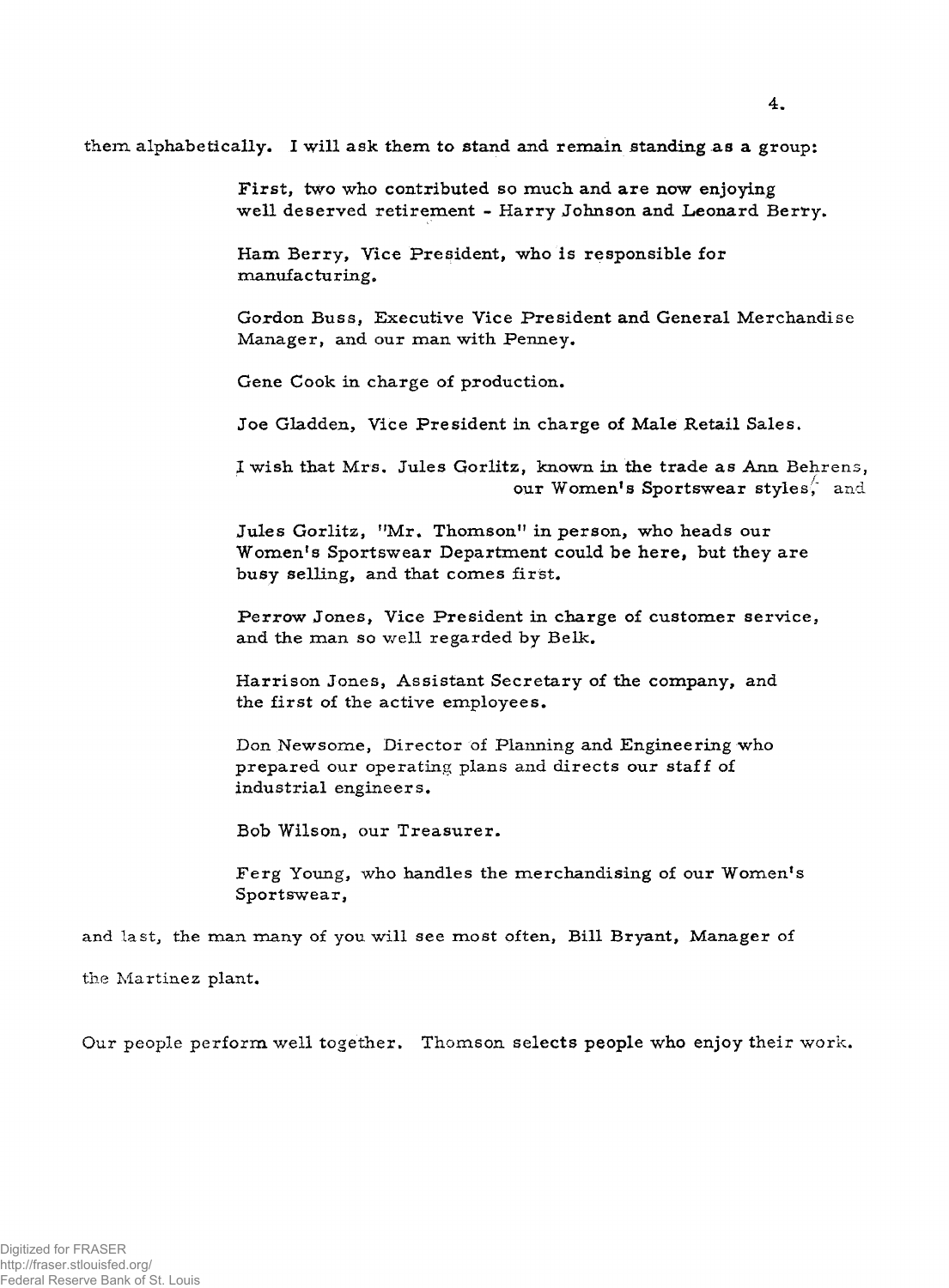**We are surrounded with compatible people. We do our jobs in an attractive** environment. Engineering Research is continuously directed to increasing our efficiency, and of utmost importance, Thomson is dedicated to sharing the rewards with all our people. Every employee gets paid recesses, holidays and vacations. **Every employee is provided with group life insurance, hospitalization and surgical insurance, entirely at company expense, Our Retirement Plan picks up where** Federal Old Age Insurance leaves off. We pay the maximum average wages that the competitive price structure of our industry permits. We are as happy as our **operators when we compare present average wages to the 22-l/2£ hourly rate** in 1936, - just imagine,  $22-1/2\zeta$  an hour!

**We place great emphasis on individual incentive bonuses wherever possible, so that the individual can directly benefit from his efficiency. All those key people that I introduced to you, and a number of others, directly participate in the profits of the company. Out efforts have been well rewarded. We have given 440 employees** gold watches upon the completion of 10 years<sup>1</sup> service. After 15 years<sup>1</sup> service our **employees are entitled to a third week's paid vacation and 18.5 will enjoy that third week this year; 87 of our employees have received a sterling silver flatware service** upon the completion of 20 years' service.

**The second important factor is that as a company we must behave as a good citizen in the broadest sense. Tonight it is appropriate to look at one important facet of good citizenship, - our behavior in each of the communities in which we operate.**

**5.**